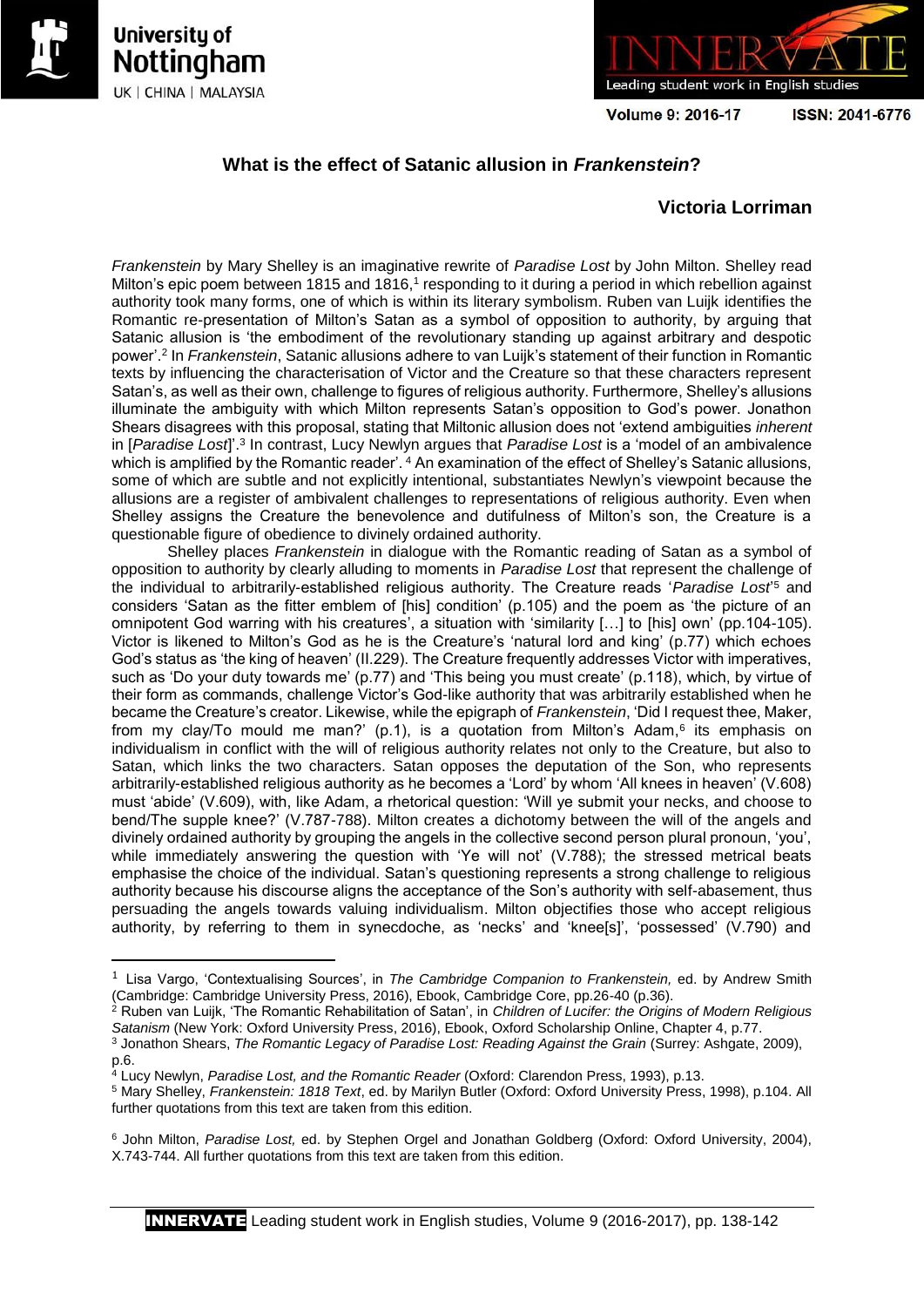Shelley's Satanic allusion does not always oppose religious authority. Although not an allusion that is clearly marked as intentional, the moment at which Victor destroys the female creature echoes Uriel's perception of Satan. Victor interprets the Creature's expression through an echo of Uriel's perspective of Satan as a figure of evil intent, which fortifies, rather than challenges, the authoritative interpretation of Satan as the agent of evil in Christian doctrine. While Victor 'look[s] on' (p.139) the Creature from a distance, just as Uriel's eye 'pursues [Satan]' (IV.125) from afar on mount Niphates, he interprets the Creature's 'countenance' as the 'utmost extent of malice and treachery' (p.139). The superlative 'utmost' suggests that the Creature's expression displays the highest degree of evil intent and deceitfulness, which echoes the considerable amount of 'Deep malice to conceal, couched with revenge' (IV.123) that Uriel attributes Satan. Shelley's reading of Uriel's perception of Satan adheres to the view of Satan in Christian doctrine, which Milton also examines. Neil Forsyth recognises that Milton alludes to the Biblical passage, 'How art thou fallen from heaven, O Lucifer' (Isaiah 14:12), 7 which is used by representatives of the Christian Church to classify Satan as the doer of evil. Forsyth argues that Isaiah 14:12 is 'important for the identification of the devil as the agent of evil in history'.<sup>8</sup> Isaiah 14:12 is understood by religious authority to connect Satan with the inherent inclination to do evil. Milton associates his Satan with the Satan of Christian tradition by alluding to Isaiah 14:12. For instance, upon perceiving Satan, Beelzebub remarks, 'O how fallen' (I.84) and Milton implicitly alludes to Satan's prelapsarian name, Lucifer: 'Satan, so call him now, his former name/Is heard no more' (V.658-659). While reinforcing the authority of the interpretation of Satan in Christian tradition, Shelley's echo of Uriel's perception of Satan as the agent of evil provides Victor with a reason to destroy the female creature. Victor fears that completing construction of the being could cause 'a race of devils' (p.138) to threaten humankind's existence. Shelley's reference to the Satan of Christian tradition, the devil, indicates that Victor's concern originates in a fear of releasing an evil agent.

The reading that Victor and Uriel perceive the Creature and Satan respectively as the Satan of Christian tradition is strengthened by Shelley's echo of the theme of Satan's malicious countenance, as seen by Uriel, even though Shelley does not explicitly indicate that the theme is a Satanic allusion. As Victor judges the Creature based on his 'countenance' (p.139), Satan's 'visage' (IV.116) influences Uriel to interpret Satan as the embodiment of evil intention and deceitfulness. Milton's semantic field of dishonesty establishes Satan as deceptive; his expression 'betrayed/Him counterfeit' (IV.116-117), he is an 'Artificer of fraud' (IV.121) and 'practice[s] falsehood under saintly show' (IV.122). Moreover, Satan's 'gestures fierce' (IV.128) and 'mad demeanour' (IV.129) indicate evil. Similarly, the Creature's 'ghastly grin' (p.138), as seen by Victor, anticipates the Creature's malicious countenance after having murdered Elizabeth: 'A grin was on the face of the monster; he seemed to jeer' (p.166). However, in contrast to the Satan of Christian tradition and Milton, here the Creature is not deceptive. Rather, Shelley suggests that the representation of the Creature in Victor's narrative is deceitful, because it is a misperception. Hence, Shelley challenges religious authority by questioning the reading of Satan in Christian doctrine. The Creature's 'ghastly grin' (p.138) also alludes to his 'grin' at his creation: 'His jaws opened, and he muttered some inarticulate sounds, while a grin wrinkled his cheeks' (p.40). Shelley associates the Creature with innocence by demonstrating his inability to communicate, a behaviour shared by new-born babies. Victor dismisses the Creature's attempt to communicate as it is useless, being 'muttered' and 'inarticulate'. Shelley's self-allusion to Victor's misunderstanding of the Creature's intentions and innocence renders the perception of the Creature as the Satan of Christian tradition ambiguous. Reflecting upon Uriel's interpretation of Satan with Shelley's idea of misinterpretation in mind illuminates criticisms of Uriel's perspective. Milton terms Uriel's perception 'disfigured' (IV.127), in other words, distorted. Indeed, Satan is a figure of ambivalence, a flawed character of emotional complexity, rather than evil intent specifically. His mind is disorderly, as he experiences 'distempers' (IV.115), 'perturbation' (IV.120) but also 'outward calm' (IV.120). The reading of Satan as a misunderstood character, which is revealed through Shelley's echo of Uriel's misperception of Satan, challenges yet also affirms the authoritative interpretation of Satan as the agent of evil in Christian doctrine in both *Frankenstein* and *Paradise Lost.*

The ambiguity with which Milton challenges religious authority reflects a tension surrounding the oppression of unorthodox religious thought. Milton's Satan is not a figure that accuses representations of established authority of suppressing unorthodox religious ideas. Rather, despite that

 $\overline{a}$ 

<sup>7</sup> *The Holy Bible: King James Version* (Peabody: Hendrickson Publishers, 2004), Isaiah 12:14, p.337.

<sup>8</sup> Neil Forsyth, 'Satan', in *The Cambridge Companion to Paradise Lost*, ed. by Louis Schwartz (Cambridge: Cambridge University Press, 2014), Ebook, Cambridge Core, pp.17-28 (p.20).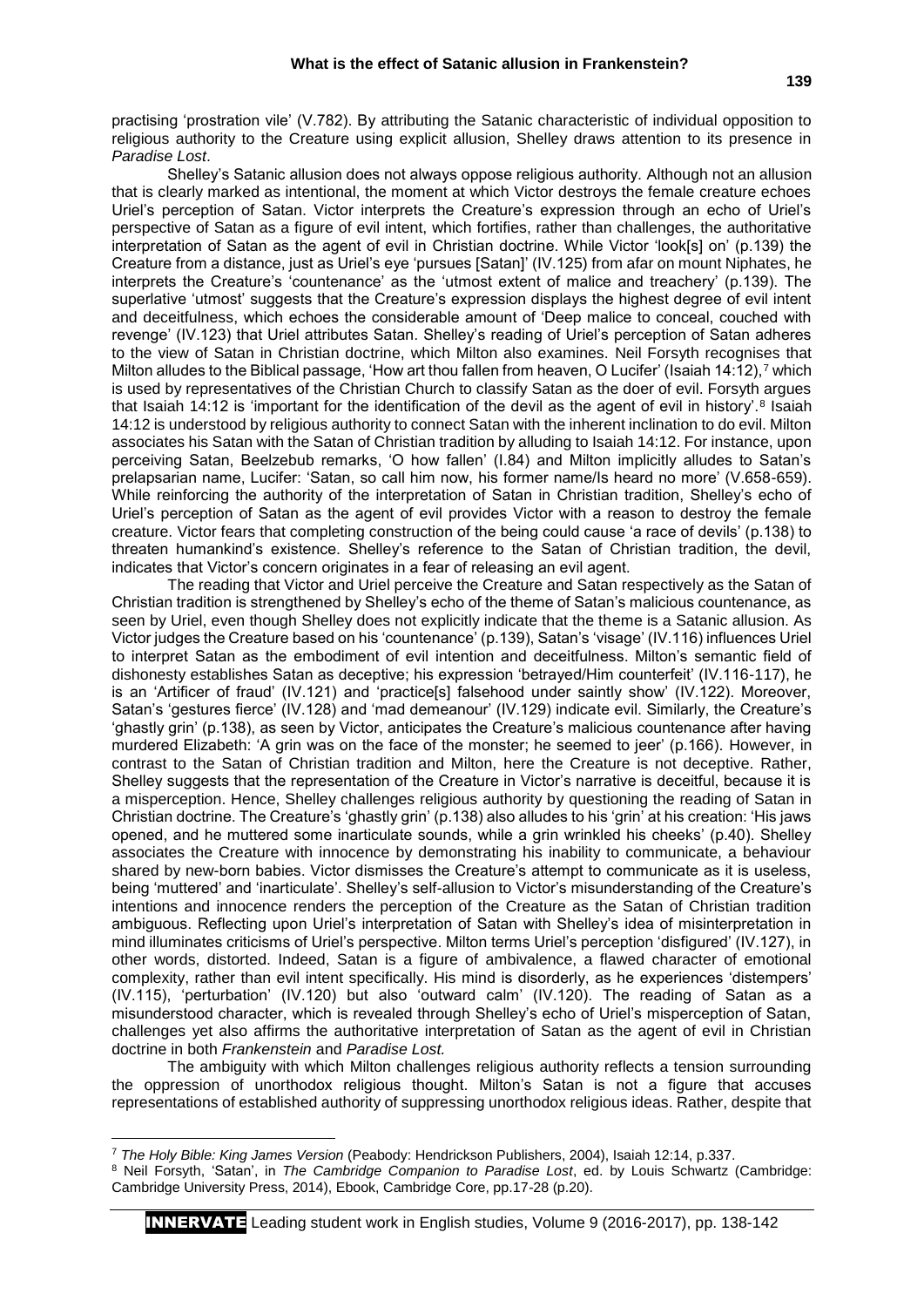### **Victoria Lorriman**

Milton does not clearly indicate the echo, Satan's behaviour echoes that of William Shakespeare's Lady Macbeth, which illuminates an acknowledgement that religious authority might limit personal psychological freedom. Grant McColley uses the structural correspondence between *Paradise Lost* and Shakespeare's *Macbeth*, that Satan and Macbeth are present when 'the King personally announces investiture of his son', to demonstrate that both characters '[conceal] displeasure provoked by the announcement'.<sup>9</sup> By concealing their disagreement, Satan and Macbeth suppress emotion; hence, they limit their emotional experiences. Although it is the deputation of God's son, a representation of the establishment of orthodox religious authority, that influences each character to suppress disagreement with orthodoxy, Satan continues this suppression singlehandedly. Satan imposes upon himself a restrained psychological freedom that echoes that of Lady Macbeth. In Satan's soliloquy, Milton echoes Lady Macbeth's attempt to prevent emotional experience, which demonstrates that individuals are partly accountable for limiting their psychological liberty. By virtue of their commanding form, the imperatives of Lady Macbeth's invocation demonstrate a deliberate effort to control her emotions; indeed, she wishes to remove emotion from her experience in order to cope with the psychological upheaval that follows regicide: '[Spirits] fill me […] top-full/Of direst cruelty'<sup>10</sup> and 'Stop up th'access and passage to remorse' (I.V.44). Satan's attempt to remove his emotional experience after having rebelled against God's authority echoes Lady Macbeth's invocation: 'So farewell hope, and with hope farewell fear,/Farewell remorse' (IV.108-109). The trochaic metre of each 'farewell' creates a regular fading tone which mirrors Satan's efforts to gradually prevent emotional experience. Ultimately, Satan and Lady Macbeth are unsuccessful in controlling their emotions, instead suppressing them. Lady Macbeth eventually experiences remorse and laments of her sin, 'will these hands ne'er be clean?' (V.I.41). The permanence of 'ne'er' suggests that Lady Macbeth has imposed upon herself an indefinite and limiting psychological experience of suppressed remorse. Likewise, Satan seems to resign to unfeeling cruelty by asserting that, 'all good to me is lost;/Evil be thou my good' (IV.109-110). Later, he responds with 'ire, envy and despair' (IV.115) towards his self-exclusion from heaven. By attempting to suppress his emotions, Satan limits his psychological experience to one of anger, jealousy and remorse. Milton's echo of the negative consequences of Lady Macbeth's self-imposed suppression of emotion demonstrates that individuals, more so than religious authority, cause psychological oppression.

Shelley adopts the Satanic characteristic of an ambivalent challenge to religious authority. She alludes to Satan's self-inflicted psychological oppression when the Creature justifies his murder of Elizabeth and Henry, to the effect that reason, as opposed to established religious ideas, explains the immorality and irrationality of the Creature's actions. Like Satan and Lady Macbeth, the Creature suppresses his emotions as he believes that they are controllable, which results in sudden outbursts of violence. The idea that reason accounts for behaviour is a convention of the Godwinian novel that Shelley engages with. According to Robert Uphaus, the Godwinian novel demonstrates how external events influence 'a specified moral or rational solution'<sup>11</sup> on the part of characters, which suggests that reason explains all of the Creature's behaviour. If reason, rather than inherent qualities, explains actions, then Shelley challenges religious authority by rejecting the established notion that 'human beings [are] born with innate qualities'.<sup>12</sup> Shelley suggests that, to the Creature, human psychology is changeable. He states that, 'Evil thenceforth became my good' (p.188); the rapid change from good to evil implies that he treats human nature as flexible. Shelley clearly alludes to Satan's resignation, 'Evil be thou my good' (IV.110), which maintains the Miltonic theme of attempting to remove experience of human emotion. This attempt is evident in Shelley's language which associates human nature with malleability. Before murdering Elizabeth, the Creature 'cast off all feeling' and 'adapt[ed]' his nature 'to an element which [he] had willingly chosen', his 'demoniacal design' (p.188). However, soon after, the Creature experiences 'anguish', 'despair' and 'insatiable passion' (p.188). The Creature's speech echoes the structural inconsistency of Satan's resignation to evil and prevention of feelings, during which he experiences 'ire, envy and despair' (IV.115). Both characters are oppressed by their own minds, becoming caught up in a cycle of emotional suppression and release. This lack of emotional control explains the Creature's immoral and irrational actions towards humankind and further suggests

**.** 

<sup>9</sup> Grant McColley, '*Macbeth* and *Paradise Lost', The Shakespeare Association Bulletin,* 13:3 (1938), 146-150 (p.148).

<sup>10</sup> William Shakespeare, *Macbeth*, ed. by Kenneth Muir (London: Methuen Drama, 1984), I.V.42. All further quotations from this text are taken from this edition.

<sup>&</sup>lt;sup>11</sup> Robert W. Uphaus, *The Impossible Observer: Reason and the Reader in Eighteenth-Century Prose (Lexington:* The University Press of Kentucky, 2015), p.136.

<sup>12</sup> Graham Allen, 'Language, Form and Style', in *Shelley's Frankenstein* (London: Continuum, 2008), Ebook, ProQuest Ebook Central, pp.16-34 (p.26).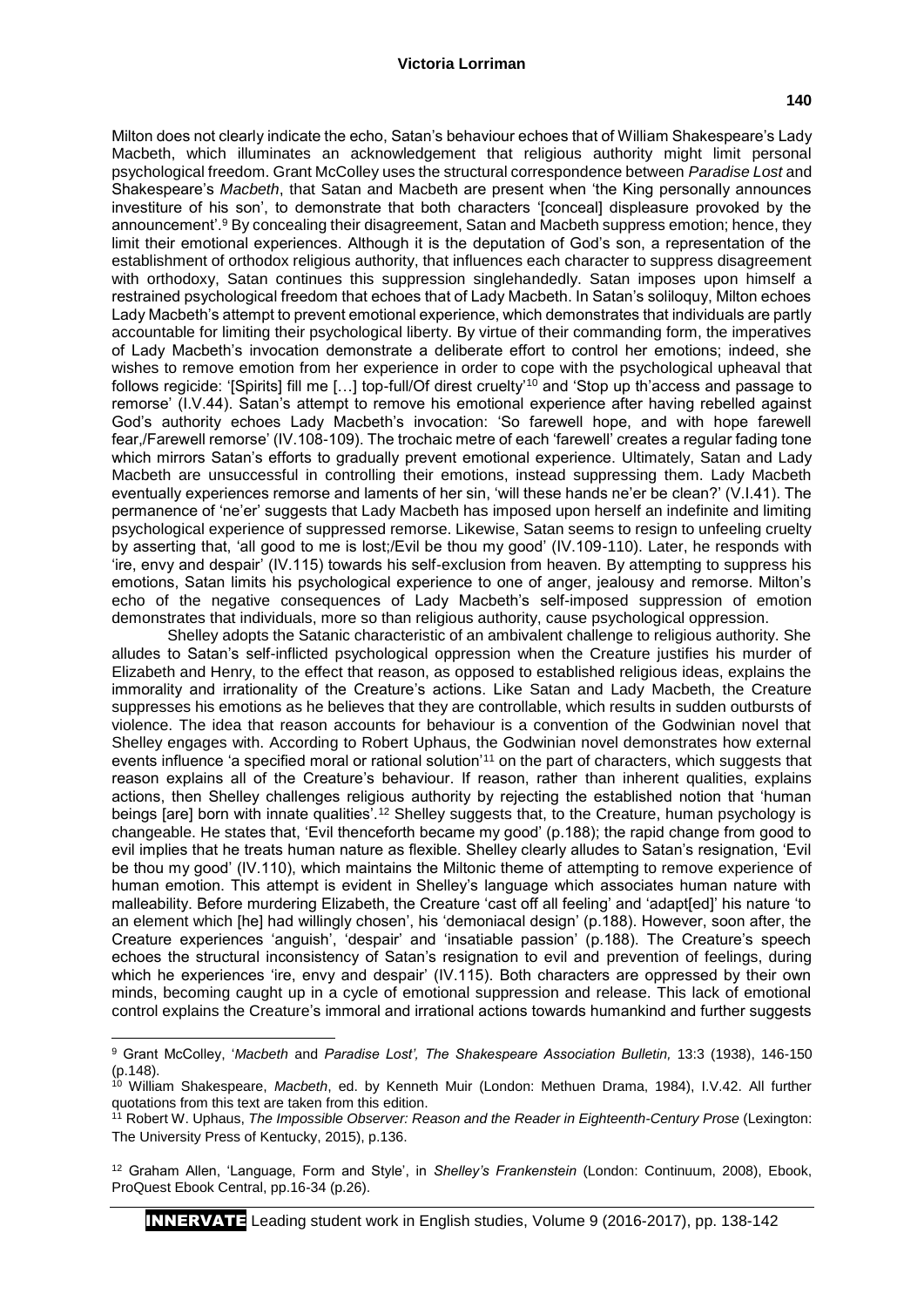that Shelley reads Satan as a flawed character of inner complexity. The Creature reacts immediately to external circumstances with emotions that are difficult to control, as they have been suppressed, rather than with rationality. During Henry's murder, 'A frightful selfishness hurried [him] on' (p.188). The verb 'hurried' implies a strong impulse, thus an action not properly considered. He immediately reacts with vengeance towards William before murdering him: 'Frankenstein! you belong then to my enemy […] you shall be my first victim' (p.117). While applying reason in order to explain the Creature's violence overrules the established religious idea that humans are born with innate qualities, reason cannot always explain the Creature's actions. Shelley implies that he has an inherent inclination towards violence. The Creature gazes at William's corpse 'with exultation and hellish triumph' (p.117) and regards himself 'the slave […] of an impulse, which [he] detested but could not disobey' (p.188). The ambivalence of the 'impulse' suggests that it is a behaviour that occurs unconsciously, hence it is innate. Shelley's Satanic allusion at once adheres to religious authority, by showing that human characteristics are inherent, but also examines how psychological circumstances influence behaviour, which perpetuates the ambiguity with which Milton holds humankind accountable for psychological disturbance.

Subtle Satanic allusion in *Frankenstein* can be seen to completely undermine religious authority. Paul Lewis identifies that the Gothic novel, a form with which Shelley engages, manipulates its own 'stock-sensationalism'.<sup>13</sup> Lewis draws attention to the self-consciousness of the Gothic novel, which Shelley employs by implicitly undermining suggestions of metaphysical presence, including that of symbols of religious authority. Shelley suggests that Victor is controlled by a Satanic spirit, 'animated by an almost supernatural enthusiasm' (p.33) when he constructs the Creature, which, albeit not explicitly marked as intentional, is a subtle allusion to the state of the rebel angels when they create gunpowder in Book VI under Satan's authority. Those who invent weapons of war are 'Inspired with devilish machination' (VI.503-504). Figuratively, 'inspire' means 'to animate' by 'some mental or spiritual influence',<sup>14</sup> which implies that the rebels are manipulated by a higher spiritual authority, a Satanic spirit. Thematic and formal devices support this interpretation as the spirit is 'devilish' and the regular iambic beat of 'inspired with devilish machination' complements the repetitive and mechanical behaviour that would result from being controlled by a higher, metaphysical authority. The rebels' behaviour is automated, as 'they', a plurality, all carry out the same actions: 'up they turned' the soil (VI.509), 'nitrous foam/They found, they mingled' (VI.512-513) and 'Concocted and adusted they reduced/To blackest grain' (VI.514-515). The rebels are occupied by a Satanic spirit, 'O'erwearied *through the faint Satanic host*' (emphasis mine) (VI.392). Shelley illuminates the Miltonic theme of possession by a Satanic spirit, by writing that Victor is 'animated' (p.33) by a metaphysical power. Upon deciding to create the Creature, Victor feels 'as if my soul were grappling with a palpable enemy' (p.213); the simile alluding to the mythological conception of Satan, the stealer of souls. Indeed, Victor loses 'all soul or sensation but for this one pursuit' (p.36). His mind contains 'one thought, one conception, one purpose' (p.213); the monotonous tone generated by the repetition of 'one' echoes the rhythmically-evoked mechanical action of Milton's rebels*,* which complements the reading that both Victor and the rebels are enacting the will of divine authority, thereby sustaining the presence of figurative religious authority in both texts. However, Victor is manipulated by an 'almost supernatural' (p.33) power, so Shelley implicitly undermines metaphysical presence, as well as authority, thereby undercutting the conventional sensationalism of the Gothic novel. Victor is not necessarily possessed by a Satanic spirit, but has an inherent force of unchecked creativity, which causes a rapture-like state. The idea to create life is metaphorically associated with an unstoppable force that lies dormant in Victor's nature: 'a mountain river' (p.22). The river becomes a 'torrent' that 'swept away all [Victor's] hopes and joys' (p.22), a metaphorical representation of Victor becoming carried away by his creativity, as if in a self-inflicted trance. His creativity is 'from […] almost forgotten sources' (p.22), from innate, rather than devilish, origins. Shelley's subtle allusion draws attention to the reading of *Paradise Lost* that the rebels are possessed by a metaphysical authority, a Satanic spirit, but also undermines this figurative religious authority by holding Victor's unrestrained creativity accountable for bringing destructive inventions into existence.

Although Shelley does not directly indicate that it is a Miltonic allusion, the Creature subtly echoes the lofty characteristics of Milton's Son that are typical of the epic form of *Paradise Lost*; the Creature is not based upon Satan alone. The Creature's death is represented as noble, a 'sacrifice' (p.190), a surrender of fidelity to a deity. A sense of certainty to the Creature's death is emphasised, as

**.** 

INNERVATE Leading student work in English studies, Volume 9 (2016-2017), pp. 138-142

<sup>13</sup> Paul Lewis, 'Victor Frankenstein and Owen Warland: The Artist as Satan and as God', *Studies in Short Fiction,* 14:3 (1977), 279-282 (p.279).

<sup>14</sup> 'inspire, v.', in *Oxford English Dictionary Online* (Oxford: Oxford University Press, 2017) [<http://www.oed.com/view/Entry/96990?redirectedFrom=inspire>](http://www.oed.com/view/Entry/96990?redirectedFrom=inspire) [Accessed 29/09/2017].